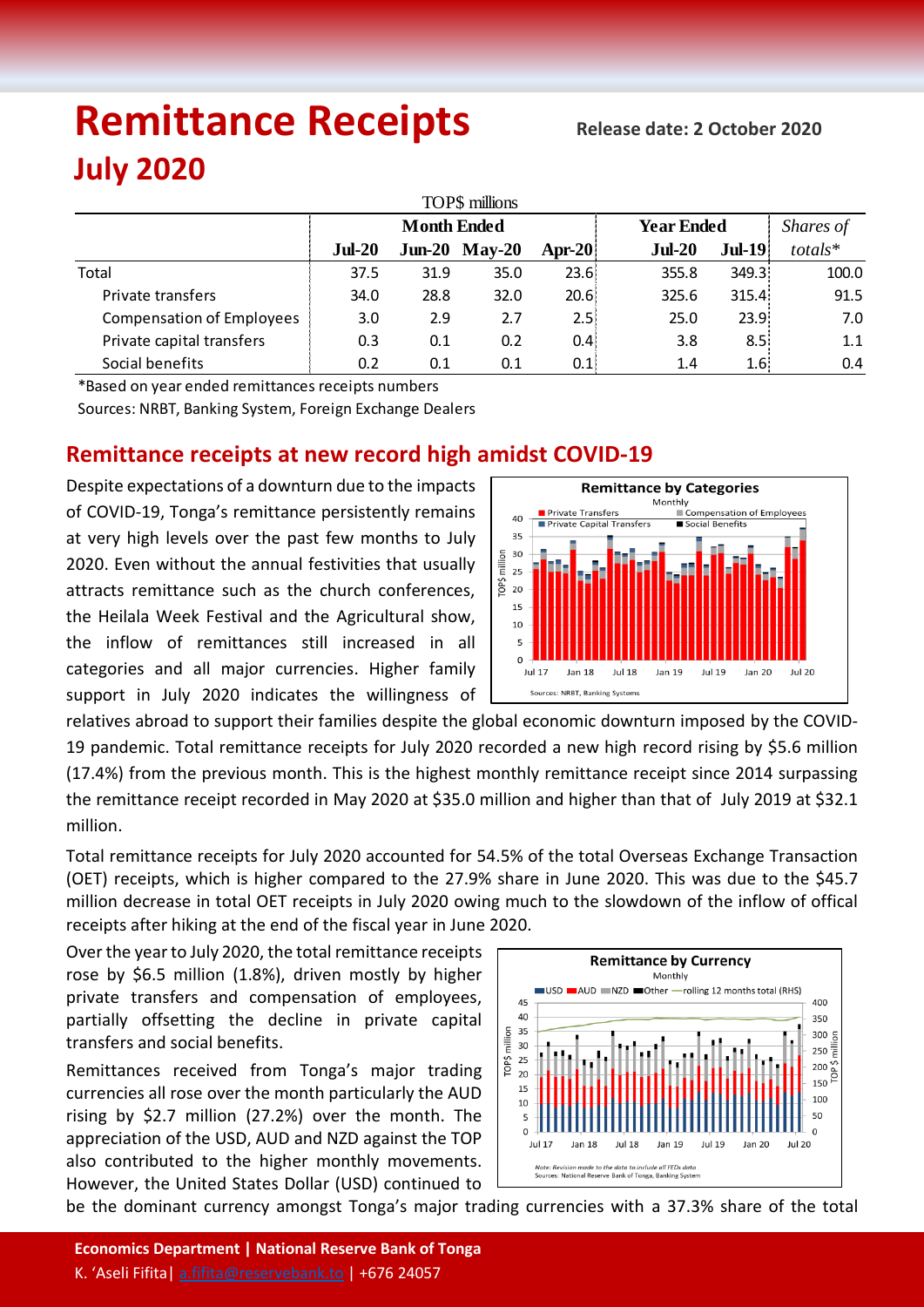remittance receipt for July 2020. This was followed by the Australian Dollar (AUD) and New Zealand Dollar (NZD) at 33.9% and 24.4% shares respectively.

The share of total remittance receipts transferred via Foreign Exchange Dealers (FEDs) fell by 0.3% to 85.4% in July, while the share of banks gained by 0.3% to 14.6%, and has been consistently gaining over the past 2 months. One of the FEDs has closed down office since the beginning of the pandemic as its overseas counterpart ceased its money transfer operations, thus its market share has been picked up by the banks and other FEDs. Nevertheless, FEDs continue to be the preferred channel for remittance transfers due to its convenience, ease of access and affordable service fees. Since the beginning of the pandemic, the usage of financial digital products/applications for money transfers has been quite popular and is contributing to the overall rise in remittances in Tonga.

#### **Private Transfers**

Private transfer receipts rose by \$5.2 million (17.9%) in July 2020 following the decline in the previous month. These receipts are mainly family support for families from friends and relatives abroad. Despite the difficulties associated with COVID-19 by our major remitting countries, the increasing private transfer receipts indicates that our overseas diaspora may not be experiencing financial hardships yet. This may be a result of the effective policy responses rolled out by these countries to combat the global pandemic, in addition to our strong traditions and close family ties especially during difficult times. Private transfer receipts in AUD increased the most by \$2.8 million followed by the USD and the NZD rising by \$1.2 million and \$1.0 million respectively. Private transfer receipts continued to hold the highest share of total remittance receipts at 90.6% (higher than the 90.2% share in the previous month). Over the year to July 2020, private transfers receipts increased by \$10.2 million (3.2%) driving the annual growth in remittances.

### **Employee Compensation**<sup>1</sup>

The total compensation of employees slightly rose by \$0.1 million (3.9%) in July 2020. The receipts from Seasonal Workers Programs (SWP) in Australia slightly fell by \$0.03 million (-3.4%) after rising in June 2020. Meanwhile, receipts from seasonal workers in New Zealand slightly rose by \$0.04 million (3.9%) contributing \$1.1 million to the total Employee Compensation receipts. While Tonga starts to repatriate some of our seasonal workers from New Zealand, it is understood that this process may take a while given the travel restrictions and the quarantine requirements. The workers in Australia however, are being reshuffled



to other work or farmers where they can still earn income. Over the year to July 2020, the total compensation of employee's receipts rose by \$1.1 million (4.4%) to \$25.0 million, of which the share of receipts from RSE/SWP was 51.7% (compared to 48.9% in the year to June 2020), while Other wages and salaries which are mostly for expatriates and local employees of International organizations in Tonga accounted for only 48.3%. Hence, RSE workers from New Zealand contributed the most to the annual seasonal workers' receipts with \$9.3 million, while \$3.7 million was contributed by seasonal workers from Australia.

## **Private capital transfers & Social benefits**

 $\overline{a}$ 

Over the month, private capital transfers and social benefits marginally rose by \$0.2 million and \$0.1 million respectively. Private capital transfers are funds received by households mostly for capital projects

**Economics Department | National Reserve Bank of Tonga**

<sup>&</sup>lt;sup>1</sup> Employee compensation is the sum of wages and salaries from the seasonal workers abroad, Tongan residents working short term overseas, and resident employees serving foreign organizations.

K. 'Aseli Fifita| [a.fifita@reservebank.to](mailto:a.fifita@reservebank.to) | +676 24057